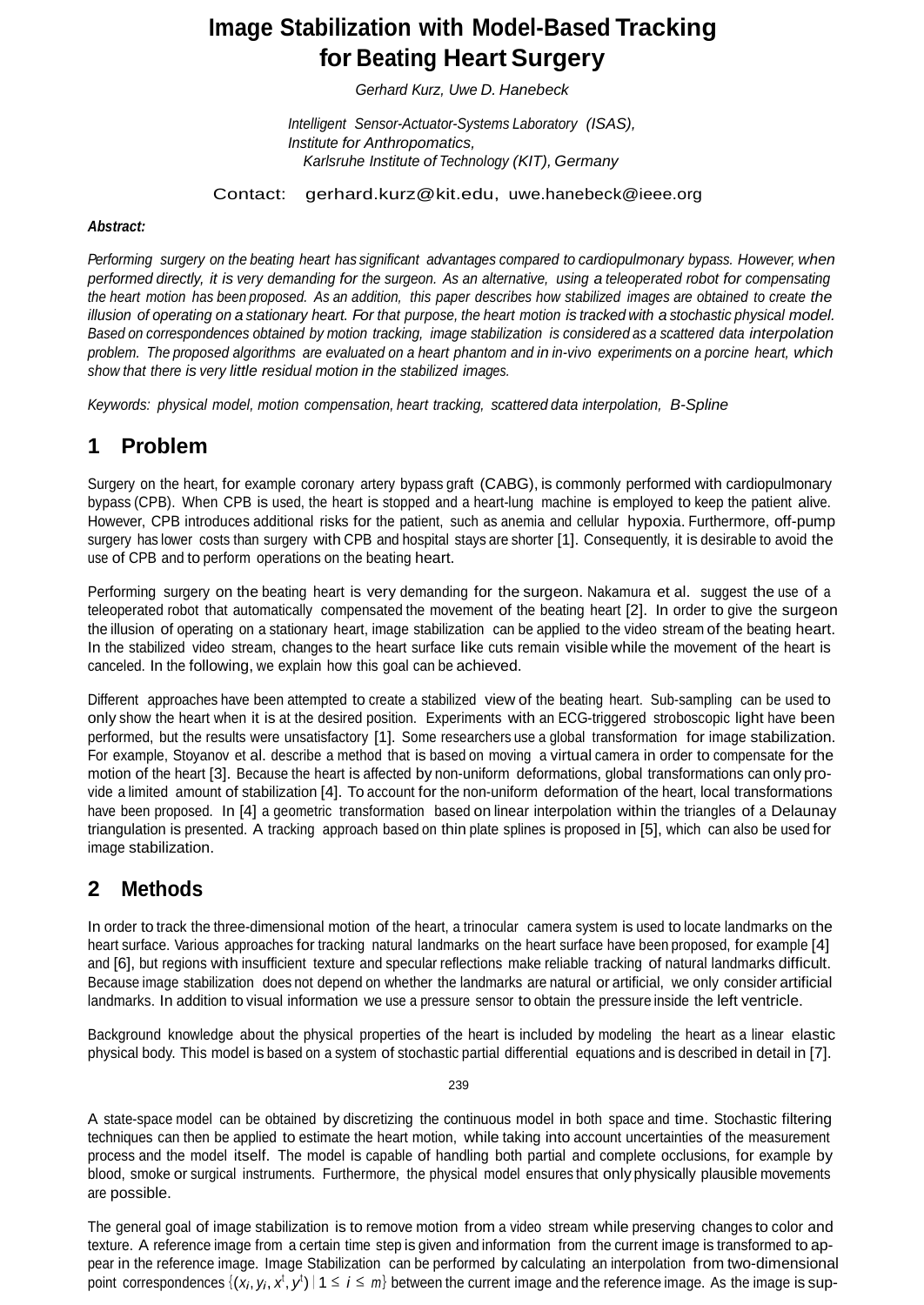posed to be warped to the reference image, the function *f* should interpolate (or at least approximate) these corresponding points. The corresponding points are interpolated by *f* if the equation

*i i*

$$
(x_i, y_i)^T = f(x^t, y^t), \quad i = 1, \ldots, m
$$

is fulfilled. The problem of image stabilization is thus reduced to the problem of scattered data interpolation. The function *f* can be chosen from different families of functions. Common examples are global affine transformations [8] (which achieves only approximation), piecewise linear functions [4], B-Splines [9] and radial basis functions like thin plate splines [5], [8] (all of which achieve interpolation). Some of the methods for interpolation or approximation are only intended for functions  $R^n \to R$ , but a mapping  $R^2 \to R^2$  is required. This can easily be achieved by considering two separate mappings  $x = f_1(x^t, y^t)$  and  $y = f_2(x^t, y^t)$ .

Alternatively, image stabilization can be performed in three dimensions: The point  $(x_1^t, y^t)^T$  in the reference image is a projection of a point  $(X^t, Y^t, Z^t)^T$  on the current 3D surface. A function  $h: R^3 \to R^3$  then describes a mapping of  $(X^t, Y^t, Z^t)^T$  on the reference 3D surface to  $(X, Y, Z)^T$  on the current 3D surface. This point  $(X, Y, Z)^T$  is then projected back to (*x*, *y*) in the current image. The function *h* can be derived from the physical model, which describes the displacement of the heart surface at any point. This approach is introduced and evaluated in [10]. A refined version, that includes automatic adaptation of the model, has been published in [11].

### **3 Results**

The presented image stabilization approaches have been evaluated both on a heart phantom and in an in-vivo experiment on a porcine heart. In both cases, a trinocular camera system consisting of three Pike F-210C cameras [12], each with a resolution of 1920 × 1080 pixels, has been used. The heart, as seen by one of the cameras, is depicted in Figure 1.



Figure 1: Heart phantom (left) and porcine heart (right), both with markers.

The experimental setup for the ex-vivo experiment consists of a pressure regulated artificial beating heart, which is located approximately 50 cm below the trinocular camera system. A pressure signal with amplitude 100 hPa and frequency 0.7 Hz causes the motion of the artificial heart. For evaluation, an image sequence consisting of 400 frames with a frame rate of 23 fps was recorded.

The in-vivo experiment was performed at Heidelberg University Hospital. Markers were placed on the beating heart of a pig and a trinocular camera system was used to record a sequence of 337 frames at a frame rate of 31 fps. A cardiac catheter

was used to measure the pressure inside the left ventricle. The heart was mechanically stabilized with the commercially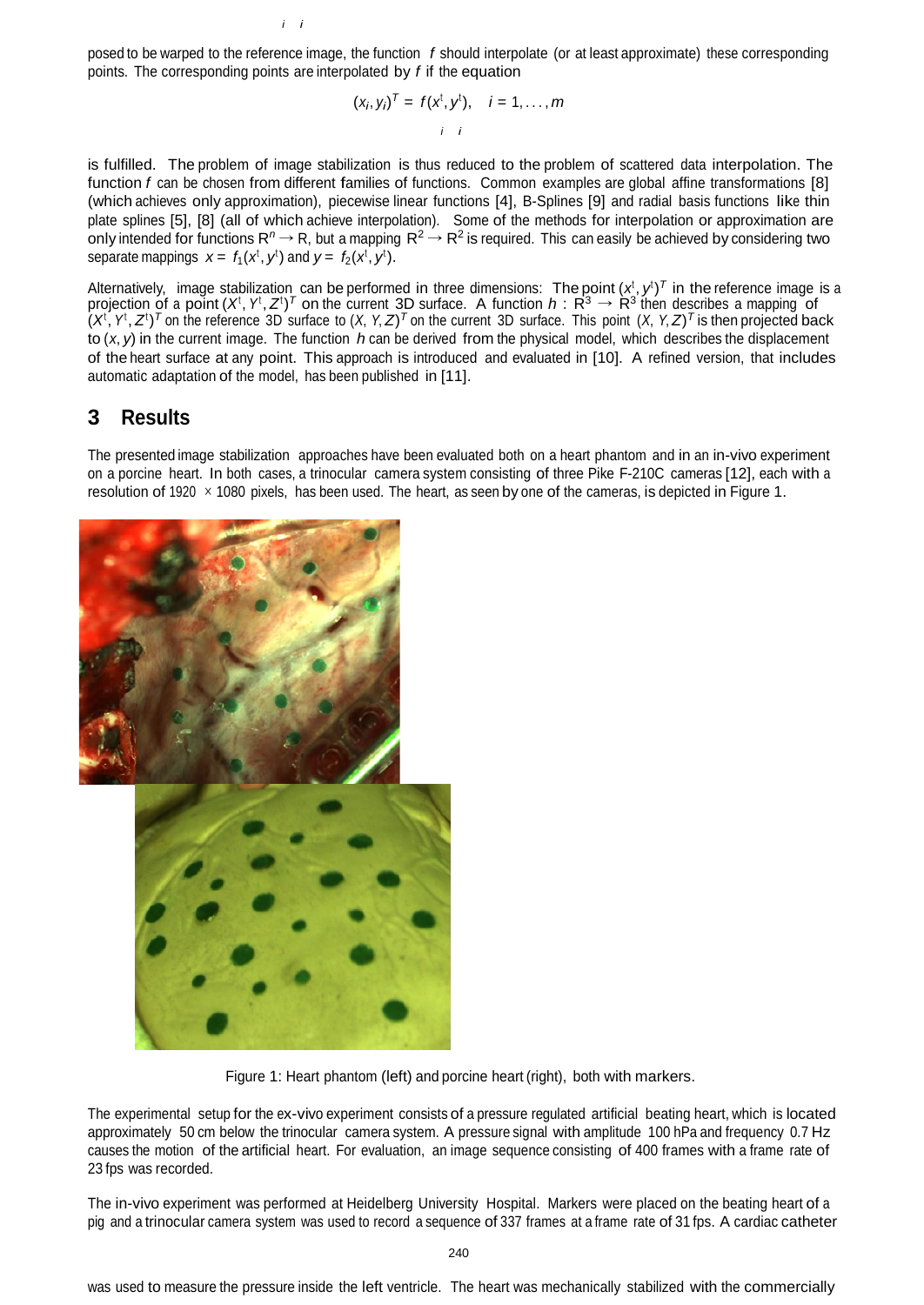available Octopus stabilizer. Since the motion of the real heart surface is affected by breathing and by the motion of all four heart chambers, the physical model was extended with an excitation based on Fourier series.

To analyze the residual motion in the stabilized images, the average difference across all *k* frames *I*1, . . . , *Ik* to the reference frame *I*reference was calculated for each pixel (*x*, *y*) and each color channel *c* <sup>∈</sup> {*R*, *G*, *B*} according to

$$
I_{\text{error}}(x, y, c) = \frac{1}{k}
$$

*t*=1

 $|I_t(x, y, c) - I_{\text{reference}}(x, y, c)|$ .



For the purpose of this evaluation, only points inside the convex hull of all landmarks are taken into account. The image of average differences *I*error was converted to grayscale in the range [0, 1] and visualized as a contour plot (see Figure 2 and 3).

Figure 2: Average difference to reference frame for ex-vivo experiments (from left to right: unstabilized, affine transformation, B-Spline).



Figure 3: Average difference to reference frame for in-vivo experiments (from left to right: unstabilized, affine transformation, B-Spline).

The average error *e* across the entire image summed over all color channels can be obtained by



where *p* denotes the number of pixels inside the convex hull of all landmarks (see Table 1). For both experiments, the unstabilized image can be compared to a simple stabilization, which is based on a global affine transformation, and to a more sophisticated stabilization, which is based on multi-level B-Splines as described in [9]. Obviously, the affine transformation significantly reduces the heart motion but does not achieve the same quality of stabilization as the multilevel B-Spline approach.

 $\Box$ 

 $(x, y, c)$ 

| ex-vivo | in-vivo |
|---------|---------|
| 0.186   | 0.133   |
| 0.054   | 0.088   |
| 0.037   | 0.076   |
|         |         |